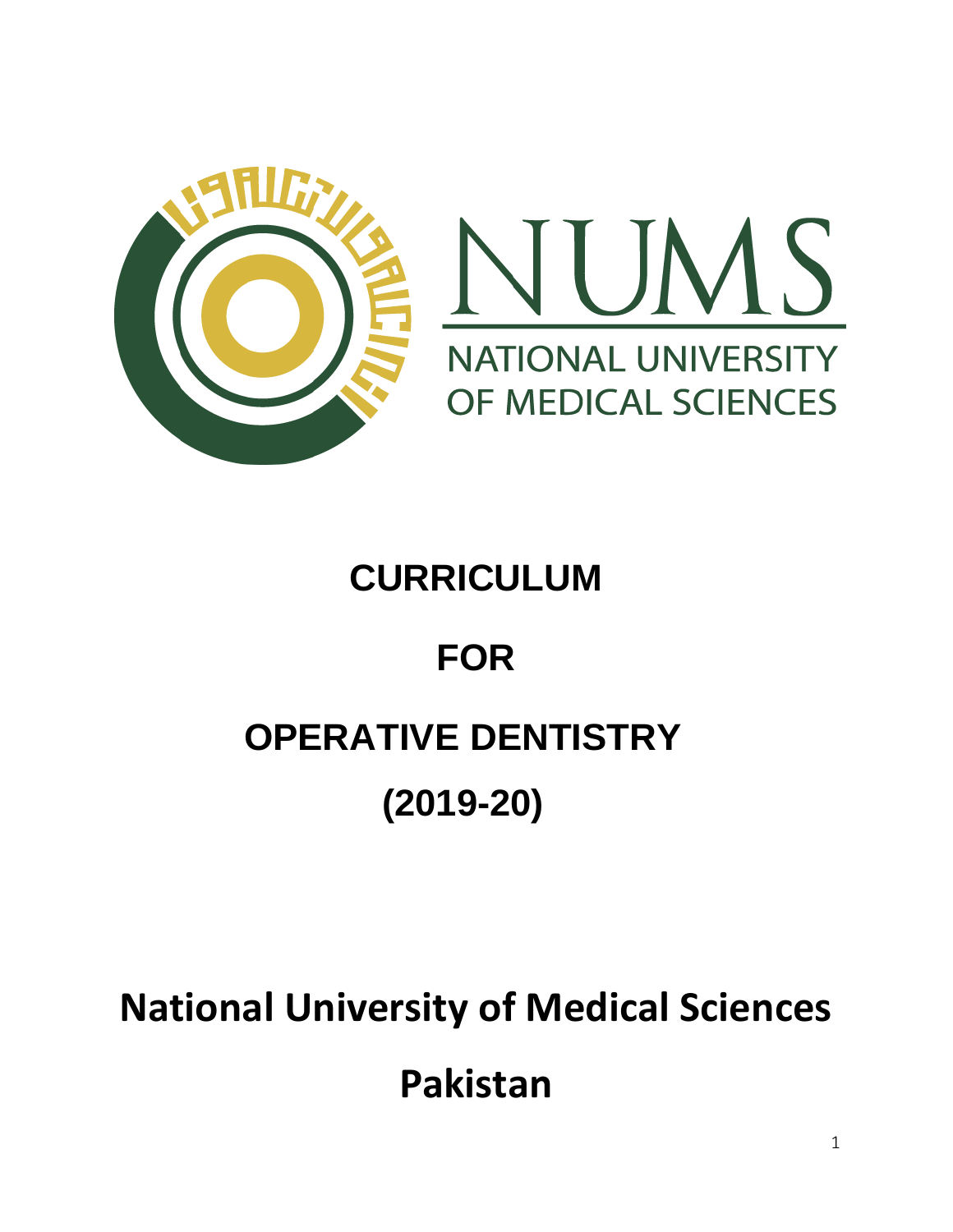#### **I. Context / Preamble**

Operative dentistry is a specialty within dentistry that deals with the that phase of dentistry concerned with restoration of parts of the teeth that are defective through disease, trauma, or abnormal development to a state of normal function, health, and esthetics, including preventive, diagnostic, biological, mechanical, and therapeutic techniques, as well as material and instrument science and applications in all age groups. It also includes the field of endodontics related to prevention and treatment of pulpal and periapical diseases.

This undergraduate Operative dentistry curriculum is designed to train Bachelor of Dental Surgery (BDS) students to provide restorative and endodontic services in the practice of general dentistry. This mainly involves diagnosis and management of dental caries and management by different type of restorations and it also deals with diagnosis and management of teeth with pulpal and periapical diseases. They would also be able to manage Dental trauma.

Operative dentistry is a major subject of final professional BDS examination and carries a total of 300 marks.

- **II. Mission:** The mission of this course is to familiarize BDS students with the basic knowledge, skills and attitudes for safe practice of operative dentistry and endodontic procedures in dental clinics.
- **III. Competencies:** The following generic competencies apply to this operative dentistry course:
	- Critical Thinking
	- Problem Solving
	- Communication Skills
	- Professionalism
	- Procedural Skills
- **IV. Learning Outcomes:** Specific Learning outcome of each course is attached as Annex A

#### **V. Implementation of the curriculum:**

#### **VI. Overview:**

1. The Operative dentistry is divided into three main blocks with 23 different themes taught sequentially as given below:

#### **A. Operative dentistry**

- a. Radiology & Radiography
	- i. Periapical Bitewing
	- ii. Occlusal
	- iii. OPG
- b. Restorative materials
	- i. Amalgam Applied Chemistry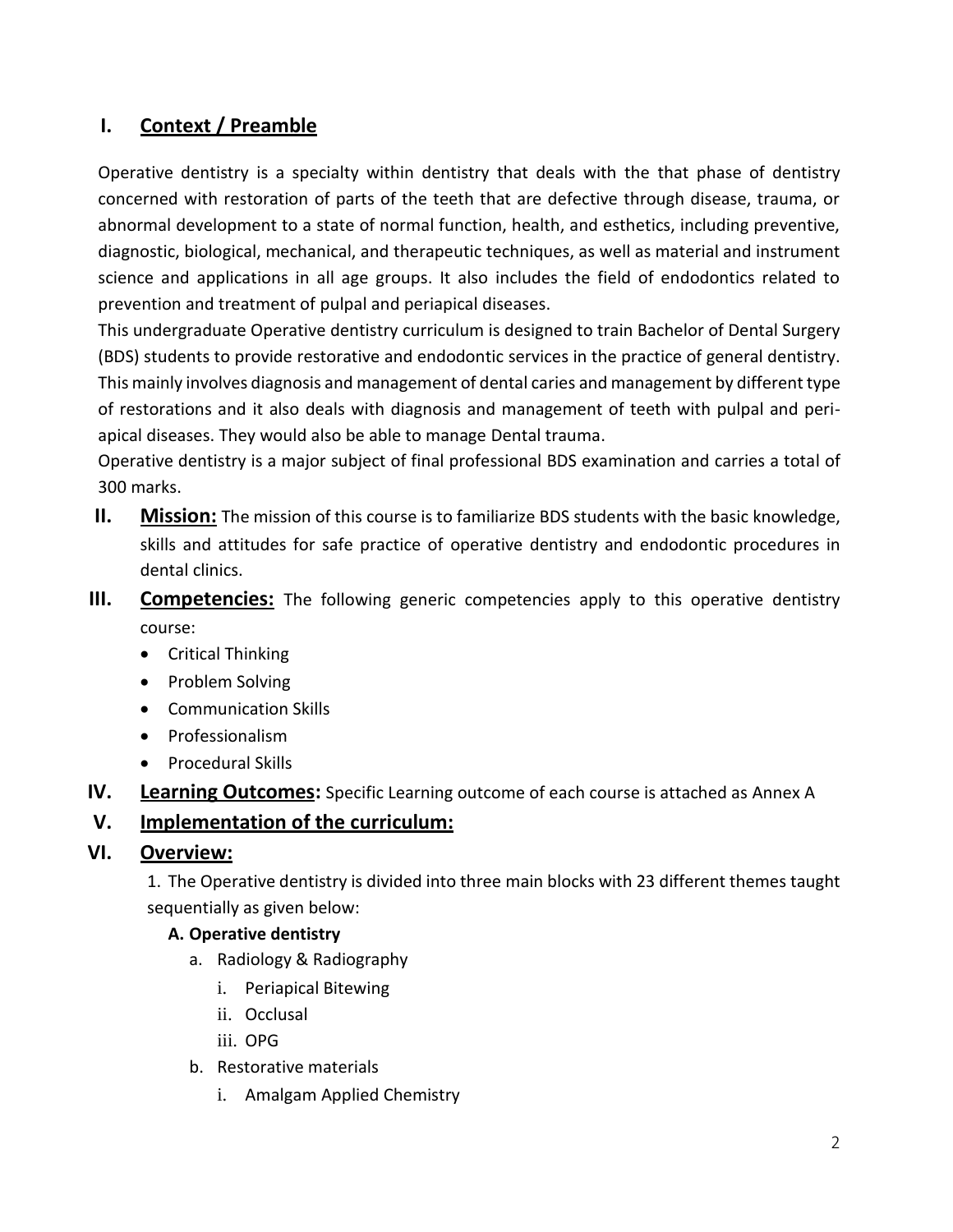- ii. Mercury hazards & hygiene
- iii. Composite resins Applied Chemistry, Acid etching, Enamel & Dentine bonding, Restoration of Class III & IV Posterior Composite Veneers
- iv. Cements Ca(OH)2 Glass Ionomers Zinc Phosphates Zinc Oxide Eugenol and others
- c. Discoloration of teeth
- d. Inlays and Onlays
- e. Restoration of Pulpless teeth (Post and Core)
- f. Pin Retained restorations
- g. Bleaching Internal External
- h. Veneers Porcelain. Composite Metal
- i. Restorative / Gingival Interface
- j. Management of medically compromised patients with special reference to HIV and Hepatitis Implant supported restorations Occlusion

#### **B. Paedodontics**

- a. Child management in dental practice
- b. Prevention of Dental Disease
	- i. Prenatal Counseling
	- ii. Oral prophylaxis
	- iii. Fluoride administration
	- iv. Dietary management
	- v. Diet counseling
	- vi. Home care
- c. The Acid etch Technique in caries prevention
- d. Pit & Fissure Sealants & Preventive resin restorations
- e. Radiology
- f. Problem of Pain & Sedation
- g. Periodontal disease in children
- h. Injury to the primary & permanent teeth
- i. Pulp therapy for the primary & young permanent teeth-Apexification Apexogenesis
- j. Restorative dentistry for the primary dentition
- k. Anesthesia
	- a) Rampant caries b) Fluorides c) Treatment of handicapped children

#### **C. Endodontics**

a. Diagnostic Procedures. - History - Clinical examination - Therapeutics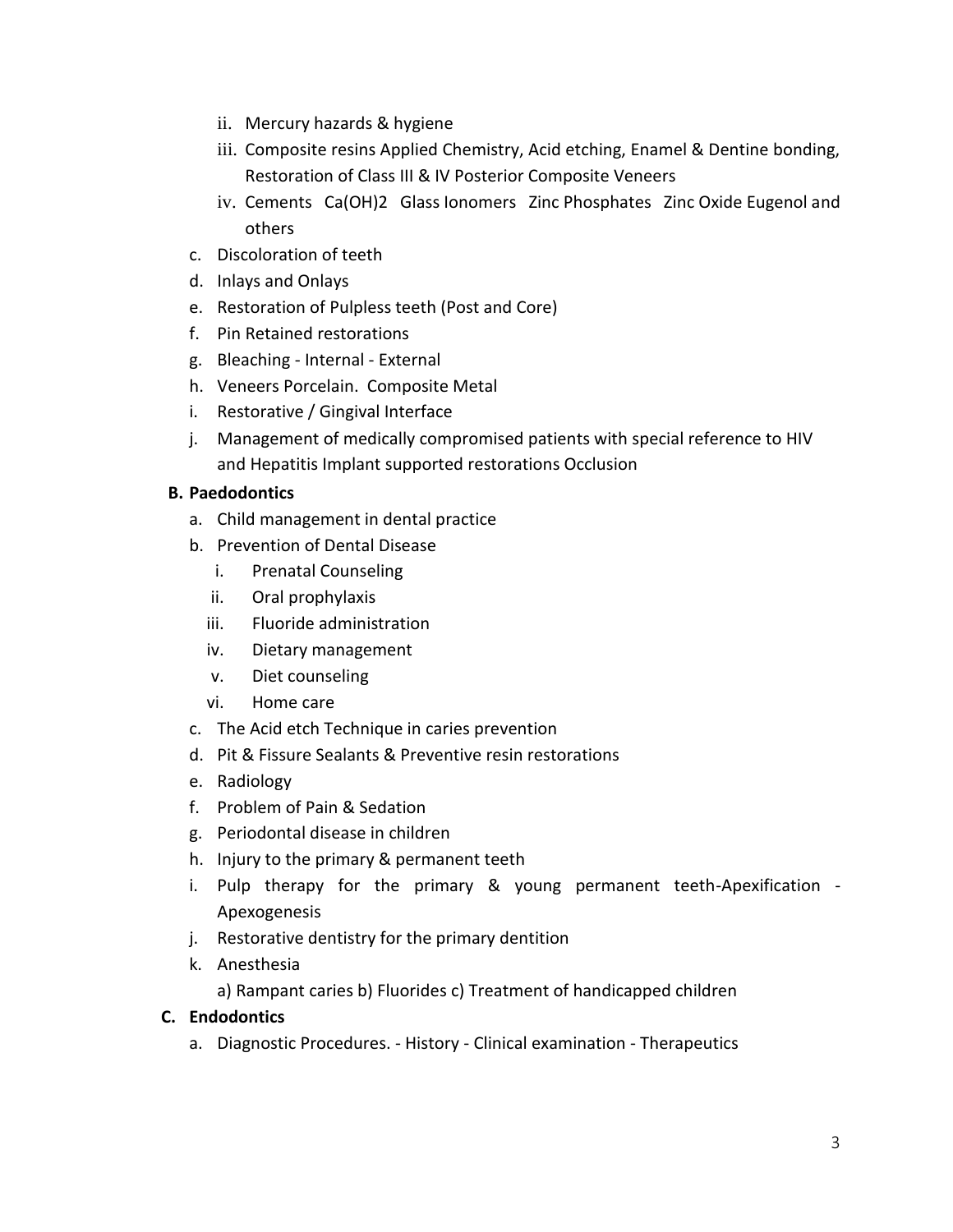- b. Clinical Classification of pulpal & periapical disease Reversible pulpitis. Irreversible pulpitis. - Acute apical periodontitis. - Acute apical abscess - Chronic apical periodontitis
- c. Local Anesthesia
- d. Instruments
- e. Internal Morphology & Access opening
- f. Pulpectomy diagnostic & working length, cleaning filing, shaping
- g. Bio-mechanical canal preparation etc.
- h. Irrigants & intra canal medicaments
- i. Root canal sealers & obturation.
- j. Failures in endodontics
- k. Surgical Endodontics & Re-treatment
- l. Endo perio lesions
- m. Internal, external resoption
- n. Radiographic Analysis.
- o. Dental emergency
- p. Sterilization and asepsis
- q. Traumatic injuries Crown fracture Root fracture Displacement Avulsion
- 2. The theory component is covered by three lectures per week in fourth (Final) year.
- 3. Practical training is imparted during aneight week rotation in fourth year BDS.
- 4. During their clinical rotation, students in small groups learn through practical chair side demonstrations of the techniques of
	- a. local anesthesia administration
	- b. Class 1, Class II cavity preparation, condensation, burnishing and finishing of Amalgam restorations
	- c. Cavity preparations, placement, finishing and polishing of Class III, Class IV and Class V cavities with composite restorations
	- d. They then perform Class I, Class II Amalgam restorations and Class III, IV and V composite restorations
	- e. They also perform 05 cases of endodontic therapy on extracted teeth.

#### **VII. Weekly Plan Operative Dentistry:**

Operative dentistry Lectures Schedule Final Year BDS (2017 – 2018)

| <b>Subject</b>         | <b>Monday</b> | Tuesday | Wednesday | Thursday                  | Friday |
|------------------------|---------------|---------|-----------|---------------------------|--------|
| Operative<br>Dentistry | 08:00-09:00   |         |           | $08:00 - 09:00$   11:00 - | 12:00  |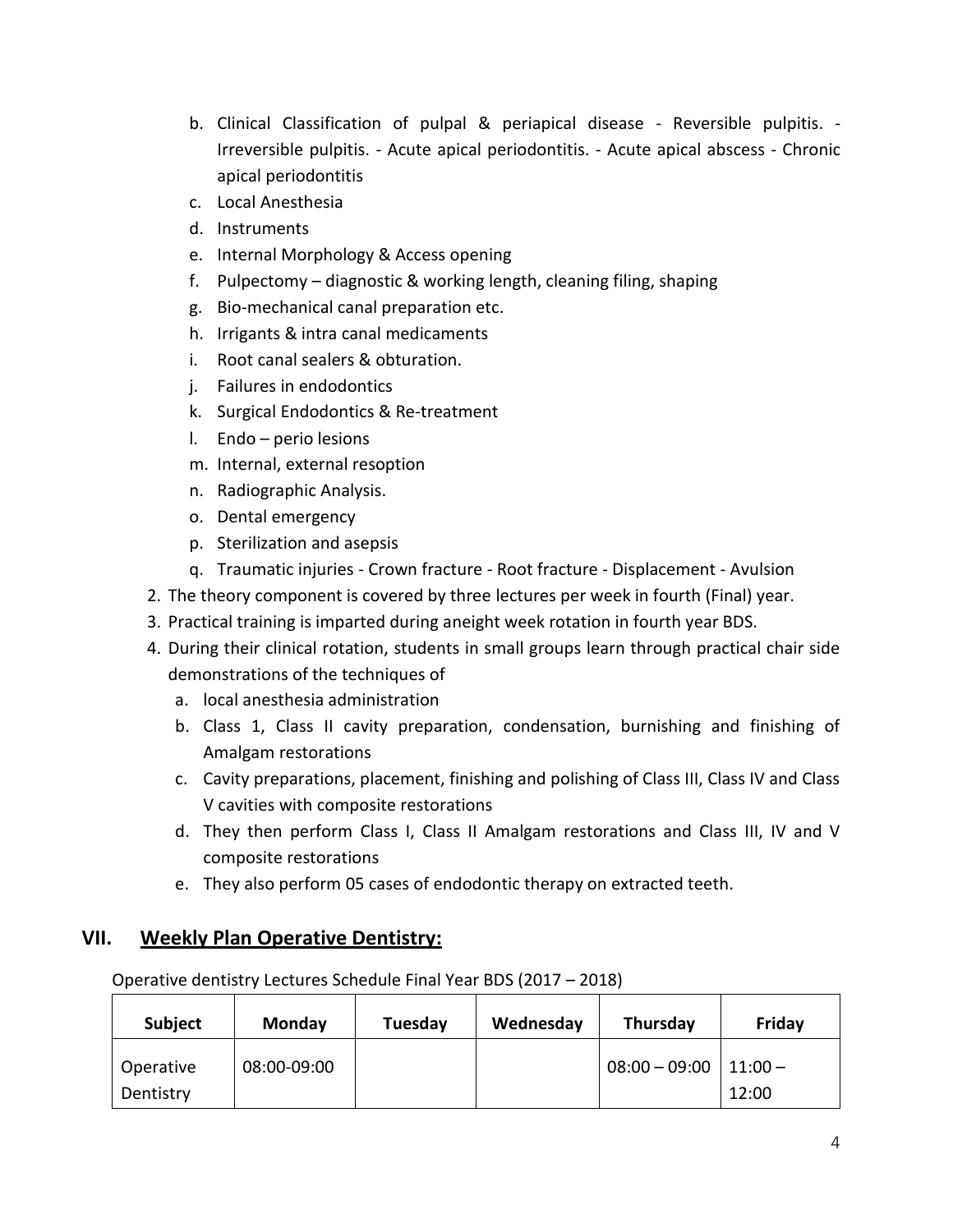Operative dentistry Practical / Clinical Schedule Final Year BDS (2017 - 2018)

| <b>Activity</b>                                | Monday      | Tuesday     | Wednesday  | Thursday    | Friday |
|------------------------------------------------|-------------|-------------|------------|-------------|--------|
| Clinical<br>Demonstration                      |             |             |            |             |        |
| <b>Clinical Procedure</b><br>under Supervision | 11:00-14:30 | 11:00-14:30 | 11:00-1430 | 11:00-14:30 |        |

#### **VIII. Resources:**

To be filled by each Institute

#### **IX. Facilities:**

To be filled by each Institute

#### **X. Course Administration:**

To be filled by each Institute

#### **XI. Students Assessment:**

- a. Minimum attendance of 75% is a requirement to appear in university professional examination.
- b. Students are expected to perform 250 fillings of teeth as recommended by PM&DC during their clinical duty in 4<sup>th</sup> Year BDS and successfully complete practical exercises and assignments.
- c. Continuous formative evaluation is conducted during the academic year comprising of 5 theory tests, and 2 clinical assessment tests (Pre-annual and Annual). The results are communicated to students through notice board. Feedback is provided after each evaluation.
- **d. Mid - Term, Term, Pre - Annual and Annual Examination**
- e. There will be two mid-term & term examinations followed by a pre-Annual and annual examinations each year.
- f. The structure of the paper of all the term examinations and pre-annual will be the same as that for annual examination though syllabus will be different.
- g. The structure of Mid-term exam will be half of the term exam.
- h. The syllabus for mid-term & term examinations will be announced by the department at least 02 weeks prior to examination.
- i. Pre-annual examination will be from whole syllabus.
- j. The date sheet for mid-term, term and pre-annual examinations will be published by Examination branch while the examinations will be conducted by respective department.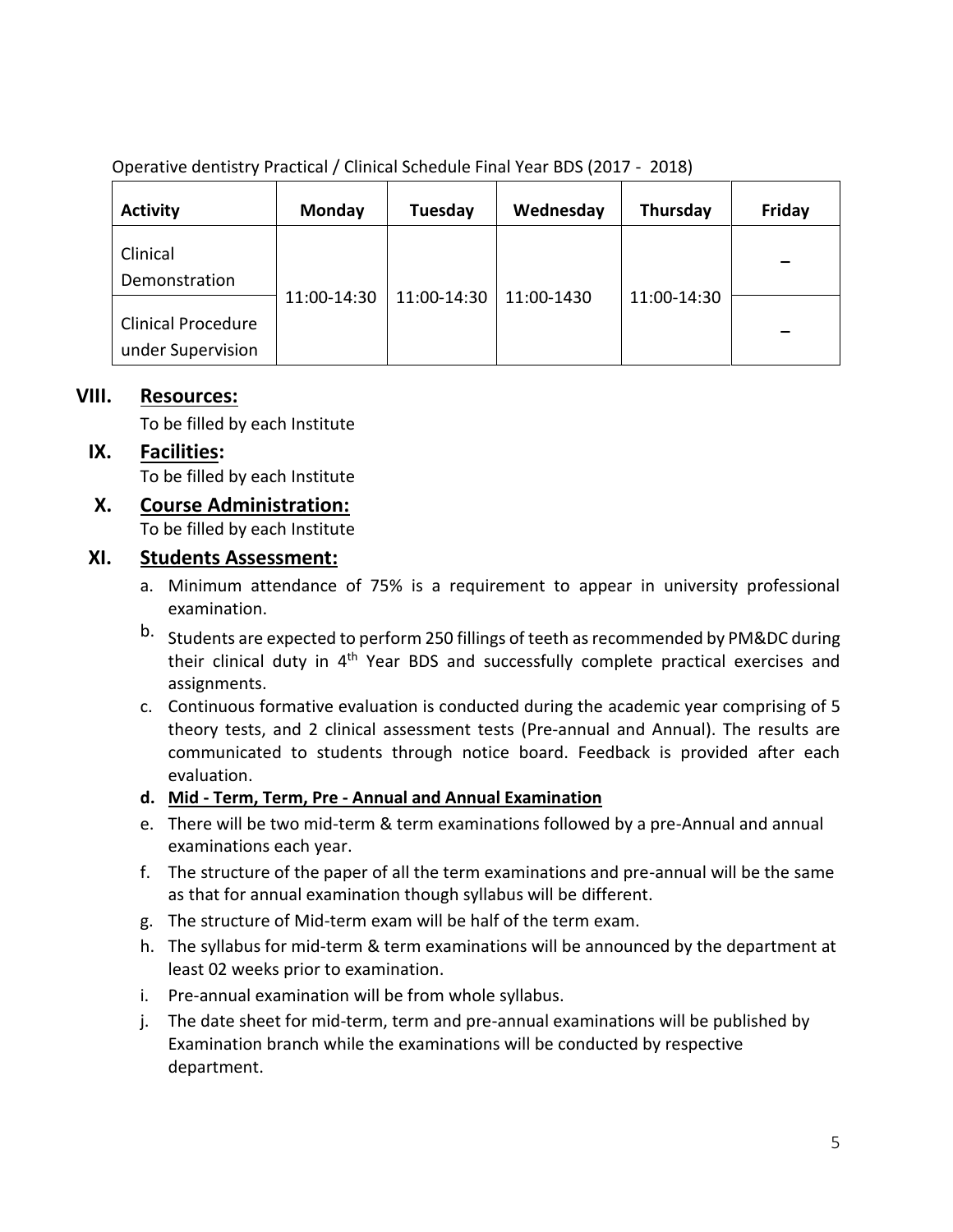- k. The result will be submitted to examination branch for incorporation in internal assessment.
- l. Internal assessment marks based on the above evaluations are sent to the university at the end of academic year and constitute 10% of the final professional examination score.
- m. Log book

Each student is expected to maintain record of practical work in log book. Safe keeping (make copies) of the log book is the responsibility of each student. The log book must be submitted to the Operative dentistry department at the end of the academic year.

#### **XII. Final Professional University Examination**

The summative assessment consists of a theory paper and practical examination with the following details:

| <b>Total Marks:</b>           | 300                          |
|-------------------------------|------------------------------|
| Theory:                       |                              |
| Paper:                        | 90 marks (45 MCQs & 09 SAQs) |
| Internal Assessment:          | 10 Marks                     |
| Total:                        | 100 Marks                    |
| <b>Practical Examination:</b> |                              |
| <b>Clinical Examination:</b>  | 180                          |
| Internal Assessment:          | 20                           |
| Total:                        | 200 Marks                    |
| <b>Grand Total:</b>           | 300 Marks                    |

**XIII. Communication of Information to Students:** All information communicated to students through Notice boards.

#### **XIV. Learning Resources**

Recommended Textbooks

- The Art & Science of Operative Dentistry by Sturdevant
- Pickards Manual of Operative Dentistry by EAM Kidd
- Paediatric Dentistry by Welbury
- Pathway of the Pulp by Cohen
- Fundamentals of Operative Dentistry by Schwartz
- Essentials of Dental Radiography & Radiology by Frickwhaites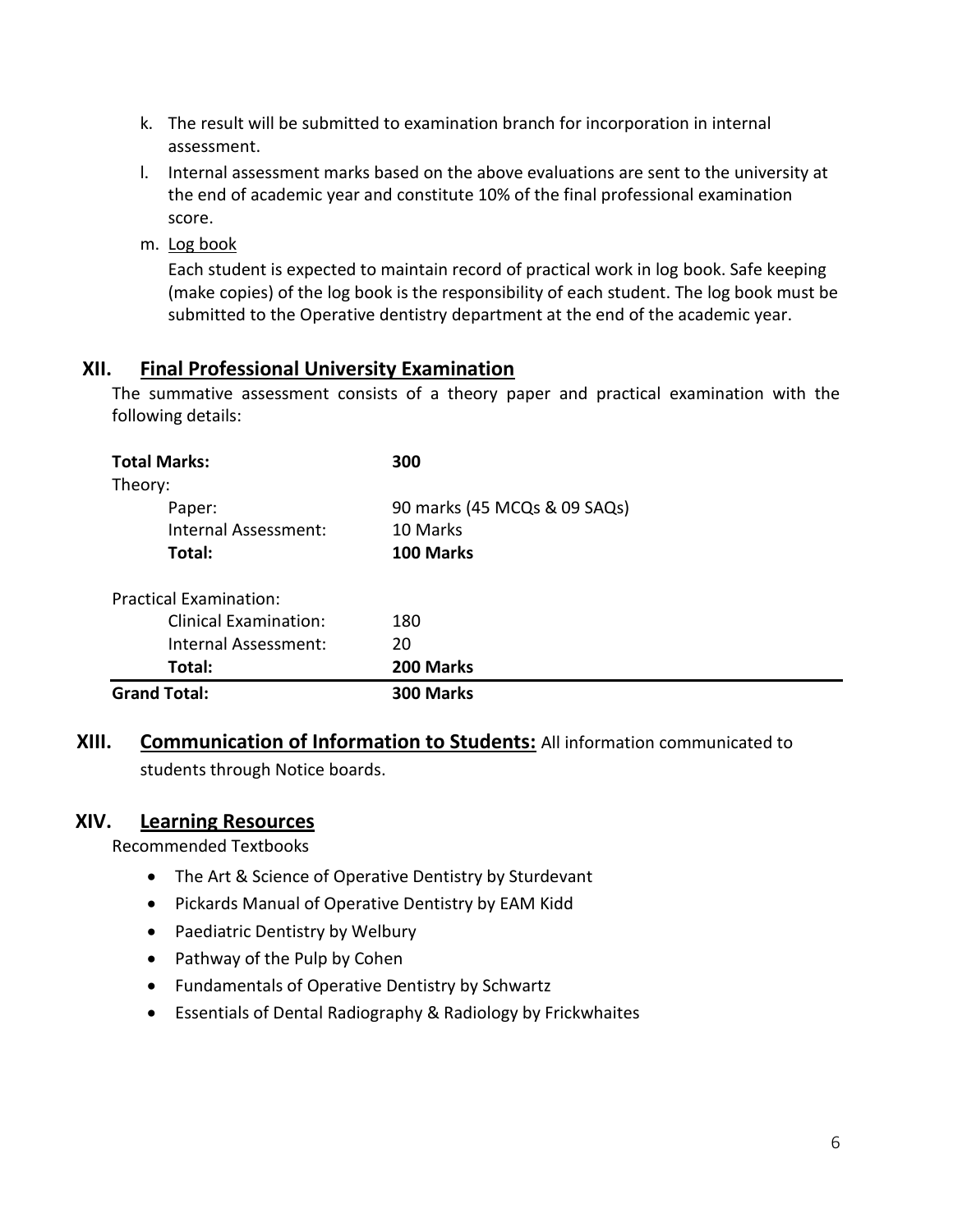**Sr.No Topic/theme Course Content Learning Outcomes At the end of each module, student will be able to: Instructional Strategies % Knowledge Skills** 1. **Dental Caries Dental caries and its** types Causes of dental caries Diagnosis and treatment planning for dental carious lesions Fundamentals of tooth preparartion  $\bullet$  Define dental caries and its different types To enlist different methods of diagnosing dental caries and to practice all the tests of diagnosis competently  $\bullet$  Discuss fundamentals and classification of tooth preparations for dental caries Identify dental caries practice all steps for cavity preparations competently Lecture/Self-directed learning/Assignment 2. **Amalgam Amalgam**  Applied Chemistry Mercury hazards and Hygiene Restoration of Class I and II Explain the physical and chemical properties, manipulation, finishing and polishing and resolution of errors Lecture/Case-based learning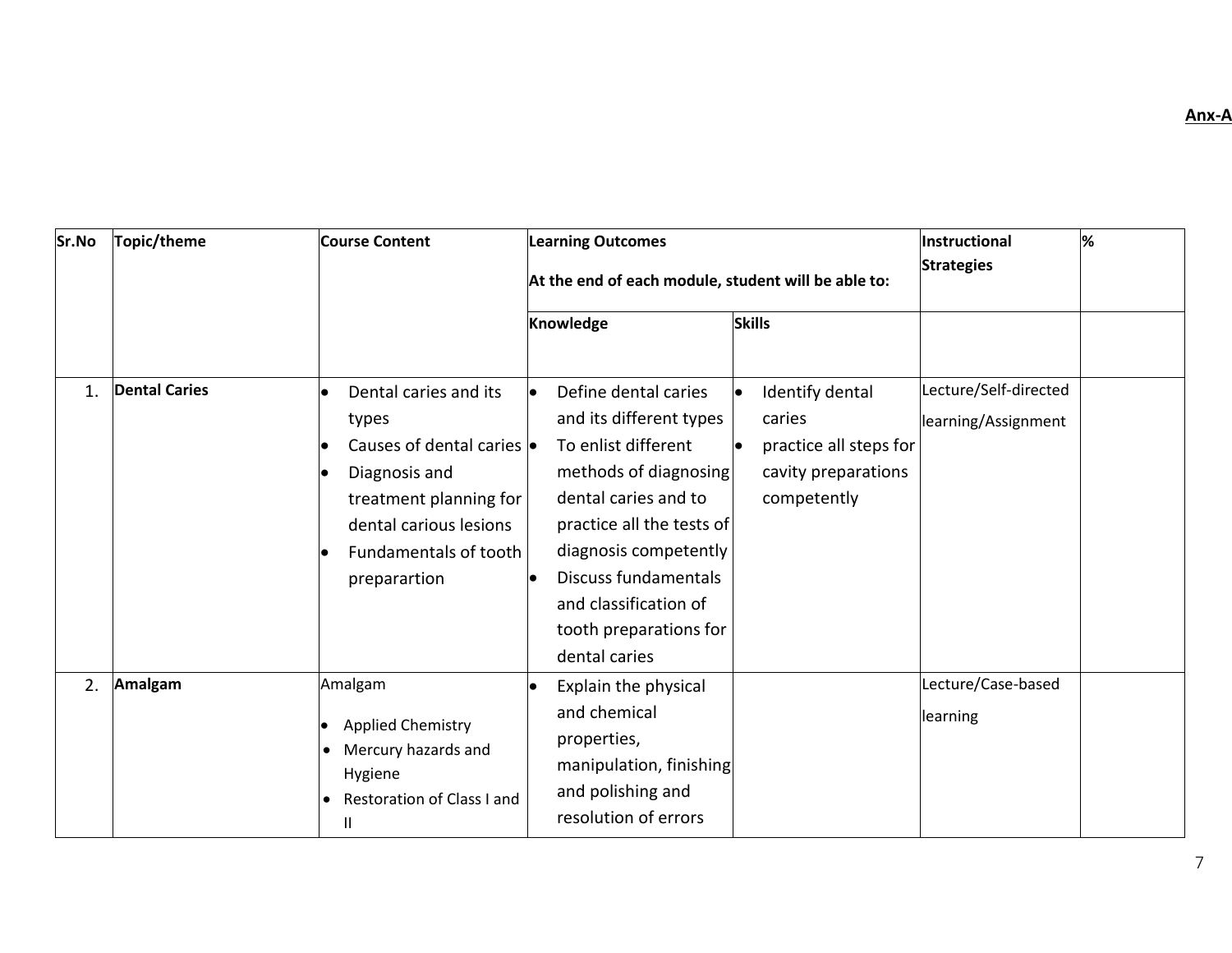|    |             | Complex Amalgam<br>$\bullet$<br>restorations<br>Pin retained<br>restorations                                                                                     | related to amalgam<br>restorations<br>Discuss the physical<br>properties of dentinal<br>pins and to enlist the<br>steps used for<br>preparation of<br>complex amlgam<br>restoration                                                                                                                                                                                                                           |                                                         |  |
|----|-------------|------------------------------------------------------------------------------------------------------------------------------------------------------------------|---------------------------------------------------------------------------------------------------------------------------------------------------------------------------------------------------------------------------------------------------------------------------------------------------------------------------------------------------------------------------------------------------------------|---------------------------------------------------------|--|
| 3. | -Composites | -Composites<br>Applied chemistry<br>Acid etching<br>Enamel and dentine<br>bonding<br><b>Restoration of Class III</b><br>and Class IV<br><b>Composite Veneers</b> | • Explain the physical<br>and chemical<br>properties,<br>manipulation, finishing<br>and polishing and<br>resolution of errors<br>related to amalgam<br>restorations<br>• Differentiate types of<br>dentin bonding agents<br>used and the physical<br>and chemical<br>properties of Dentin<br>Bonding agents (DBA)<br>• Explain different<br>techniques used to<br>prepare for direct<br>composite veneers and | Lectures; Case-based<br>learning/Chair-side<br>learning |  |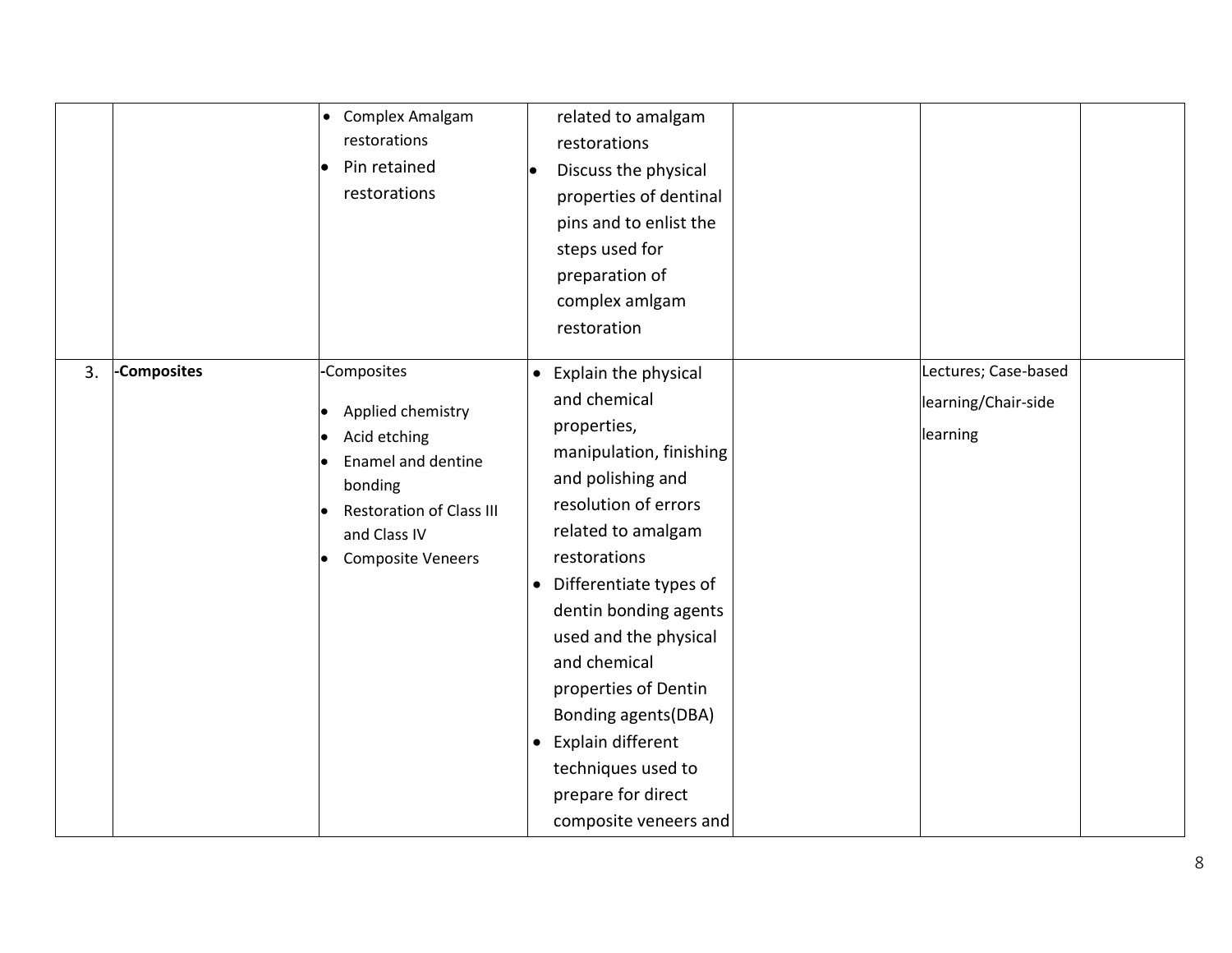|    |                            |                                                                                                                | to identify the cause of<br>failure of direct veneer                                                                                                                                                              |                                                                                  |  |
|----|----------------------------|----------------------------------------------------------------------------------------------------------------|-------------------------------------------------------------------------------------------------------------------------------------------------------------------------------------------------------------------|----------------------------------------------------------------------------------|--|
| 4. | <b>Veneers</b>             | -Veneers<br>Porcelain<br>Metal                                                                                 | Describe different<br>techiques of<br>preparation and clinical<br>methods related to<br>finishing, polishing and<br>cementation of Direct<br>and indirect veneers                                                 | Lectures                                                                         |  |
| 5. | -Pin Retained restorations | - Inlays and Onlays<br>-Crowns                                                                                 | Descibe the physical<br>$\bullet$<br>properties,<br>manipulation,<br>finishing and polishing<br>resolution of errors<br>related to amalgam<br>restorations                                                        | Lectures; Clinical<br>demonstration                                              |  |
| 6. | -CAD and CAM               | -CAD and CAM<br>-Occlusion<br><b>Restoration of Pulpless</b><br>teeth(Post<br>and Core)<br>-Cements<br>Ca(OH)2 | $\bullet$<br>Descibe the physical<br>properties of different<br>ingots used in Indirect<br>veneers, onlays and<br>inlays<br>Enlist the steps of<br>$\bullet$<br>construction of<br>restorations in CAD<br>and CAM | Lecture; case-based<br>learning/chair-side<br>learning/clinical<br>demonstration |  |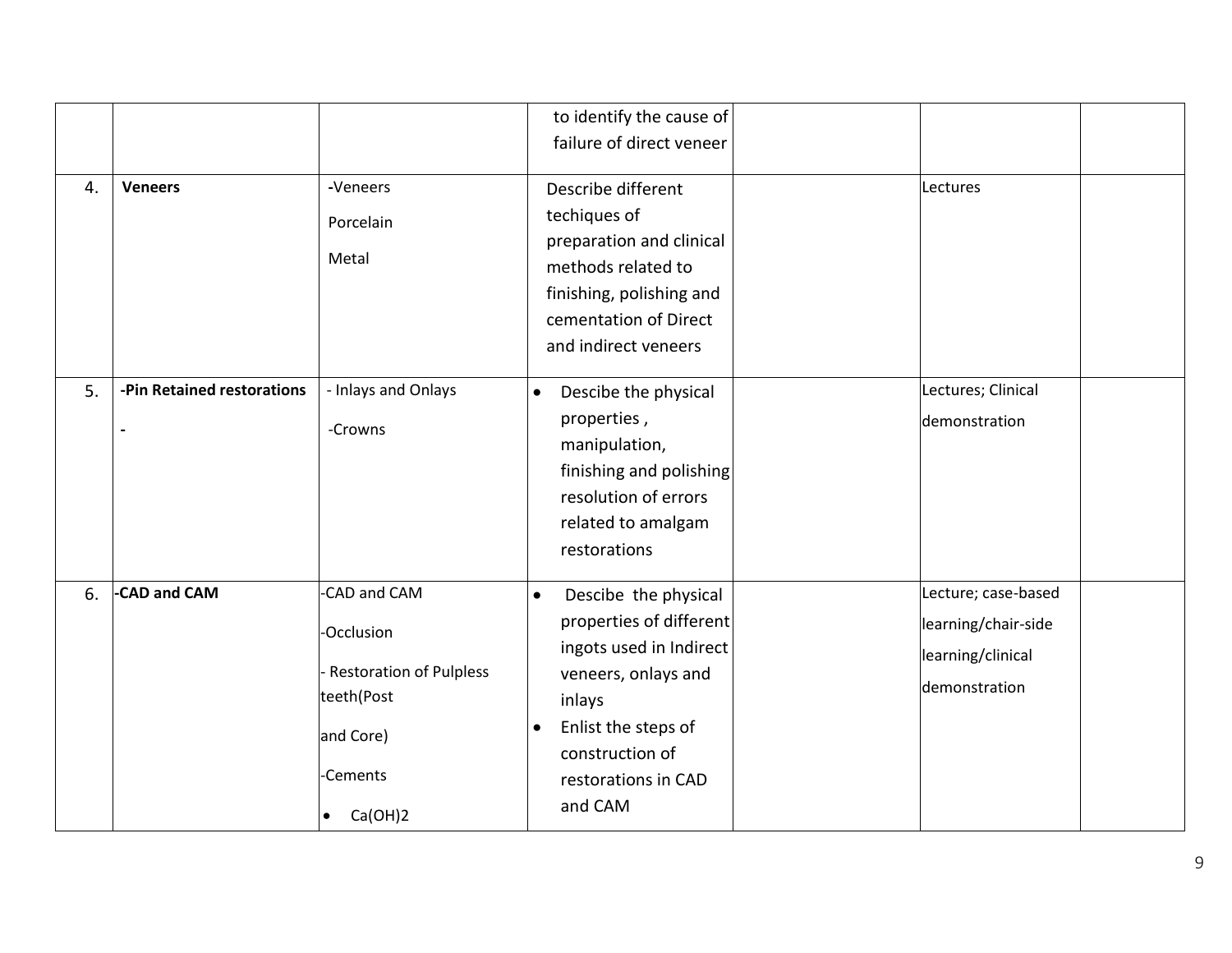|    |                                       | Glass Ionomers<br>$\bullet$  | $\bullet$ | Enlist the clinical steps |                     |  |
|----|---------------------------------------|------------------------------|-----------|---------------------------|---------------------|--|
|    |                                       | Zinc Phosphates<br>$\bullet$ |           | related to try in,        |                     |  |
|    |                                       | Zinc oxide Eugenol and       |           | finishing, polishing      |                     |  |
|    |                                       | others                       |           | and cementation of        |                     |  |
|    |                                       | -Restorative/Gingival        |           | CAD and CAM               |                     |  |
|    |                                       | interface                    |           | constructed veneers,      |                     |  |
|    |                                       |                              |           | inlays and onlays         |                     |  |
|    |                                       |                              | $\bullet$ | Enlist different          |                     |  |
|    |                                       |                              |           | restorations used for     |                     |  |
|    |                                       |                              |           | endodontically            |                     |  |
|    |                                       |                              |           | treated teeth             |                     |  |
|    |                                       |                              | $\bullet$ | Describe the different    |                     |  |
|    |                                       |                              |           | types of endopost         |                     |  |
|    |                                       |                              |           | used, the physical        |                     |  |
|    |                                       |                              |           | properties and            |                     |  |
|    |                                       |                              |           | method of                 |                     |  |
|    |                                       |                              |           | preparation,              |                     |  |
|    |                                       |                              |           | cementation and core      |                     |  |
|    |                                       |                              |           | build up                  |                     |  |
|    |                                       |                              | $\bullet$ | Define biological         |                     |  |
|    |                                       |                              |           | width and list the        |                     |  |
|    |                                       |                              |           | factors effecting the     |                     |  |
|    |                                       |                              |           | health of biologic        |                     |  |
|    |                                       |                              |           | width                     |                     |  |
|    |                                       |                              |           |                           |                     |  |
| 7. | Radiology and Radiography -Periapical |                              | $\bullet$ | Discuss basic             | Lecture; case-based |  |
|    |                                       | -Bitewing                    |           | principles,               | learning/chair-side |  |
|    |                                       |                              |           | interpretation, clinical  |                     |  |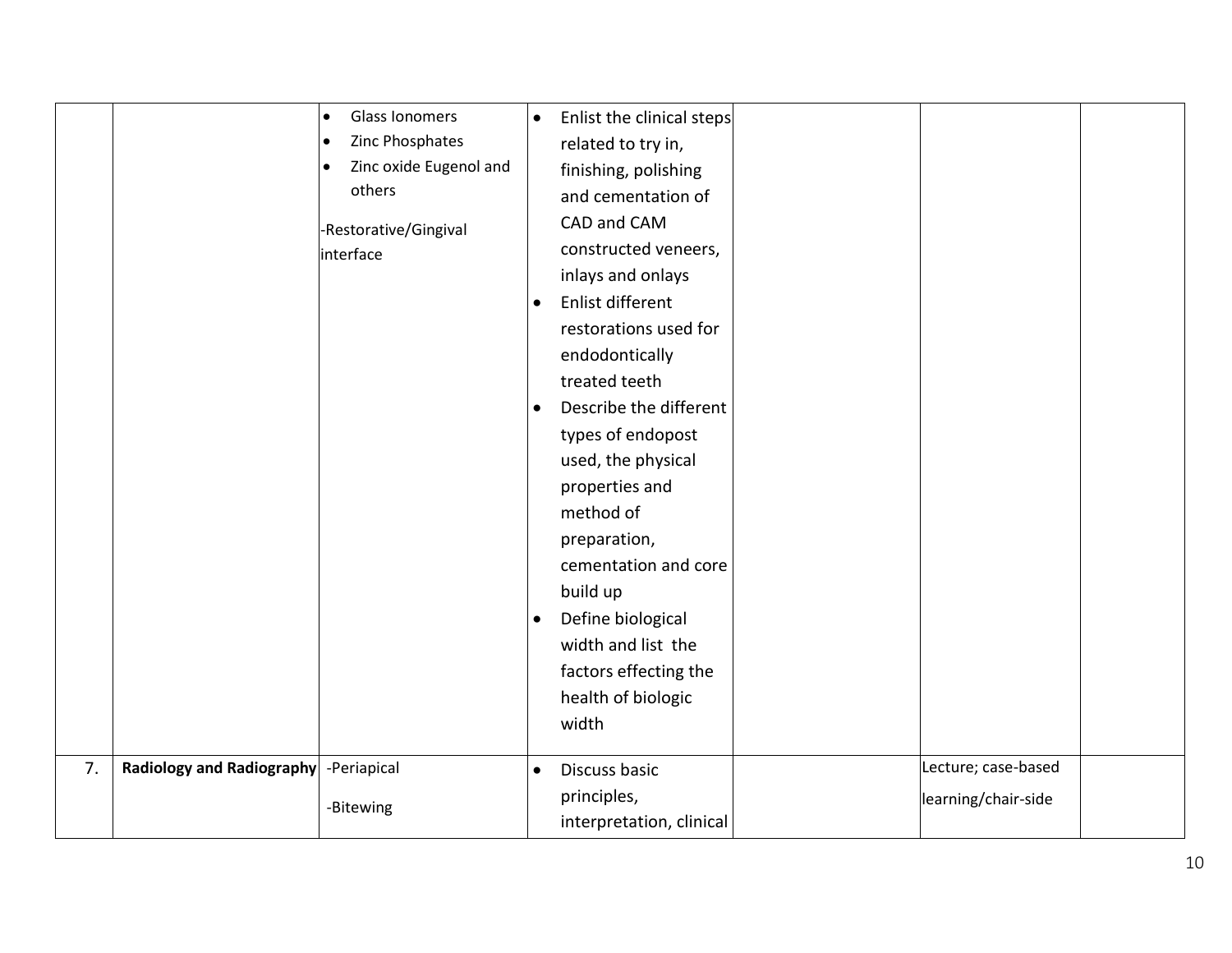|    |                                                                                                        | -Occlusal                         |           | techniques for         | learning/clinical   |  |
|----|--------------------------------------------------------------------------------------------------------|-----------------------------------|-----------|------------------------|---------------------|--|
|    |                                                                                                        | <b>OPG</b>                        |           | performing peri apical | demonstration       |  |
|    |                                                                                                        |                                   |           | radiographs and to     |                     |  |
|    |                                                                                                        |                                   |           | interpret the errors   |                     |  |
|    |                                                                                                        |                                   |           | and how to rectify the |                     |  |
|    |                                                                                                        |                                   |           | errors in peri apical  |                     |  |
|    |                                                                                                        |                                   |           | radiographs            |                     |  |
|    |                                                                                                        |                                   | $\bullet$ | To interpret OPG       |                     |  |
|    |                                                                                                        |                                   |           | radiographs for        |                     |  |
|    |                                                                                                        |                                   |           | diagnosis              |                     |  |
| 8. | <b>Management of medically</b>                                                                         | Management of medically $\bullet$ |           | Identify the factors   | Lecture; Skill lab/ |  |
|    | compromised                                                                                            | compromised patients              |           | related to medically   | demonstration       |  |
|    | with special reference to<br>patients with special<br><b>HIV and hepatitis</b><br>reference to HIV and |                                   |           | compromised            |                     |  |
|    |                                                                                                        |                                   |           | patients and the       |                     |  |
|    | hepatitis                                                                                              |                                   |           | necessary pre          |                     |  |
|    |                                                                                                        |                                   |           | requisites for         |                     |  |
|    |                                                                                                        |                                   |           | handling the patients  |                     |  |
|    |                                                                                                        |                                   |           | before performing      |                     |  |
|    |                                                                                                        |                                   |           | any operative          |                     |  |
|    |                                                                                                        |                                   |           | procedures             |                     |  |
|    |                                                                                                        |                                   |           |                        |                     |  |
| 9. | <b>Occlusion</b>                                                                                       | Occlusion                         | $\bullet$ | Recall different       | Lecture; case-based |  |
|    |                                                                                                        |                                   |           | terminologies used in  | learning/chair-side |  |
|    |                                                                                                        |                                   |           | occlusion              | learning/clinical   |  |
|    |                                                                                                        |                                   | $\bullet$ | Describe different     | demonstration       |  |
|    |                                                                                                        |                                   |           | procedures used for    |                     |  |
|    |                                                                                                        |                                   |           | taking occlusal        |                     |  |
|    |                                                                                                        |                                   |           | relationships          |                     |  |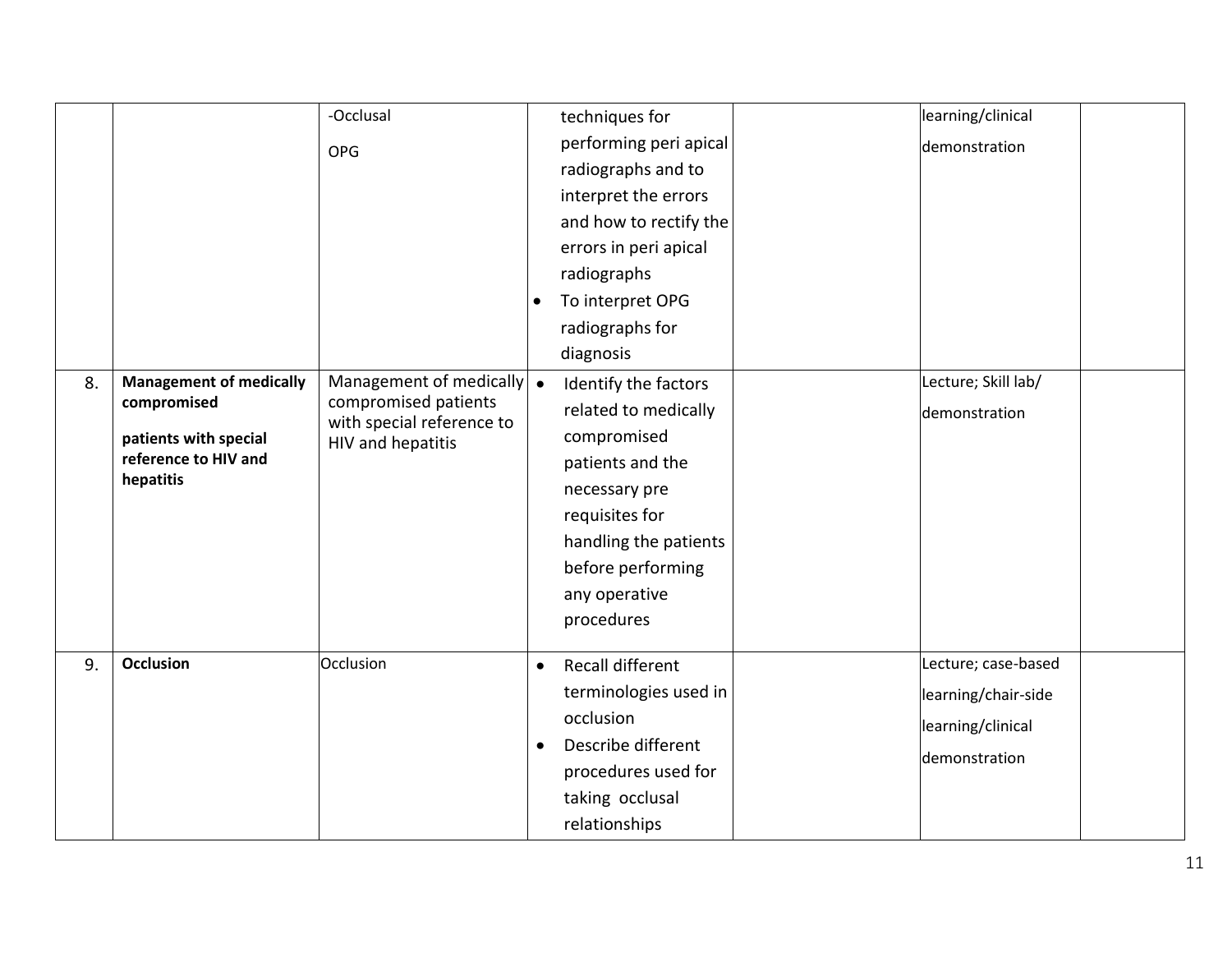|                                                                     |                                                                                                                                                                                                                                                                                                      | necessary for<br>constructing<br>restoration                                                                                                                                                                   |                                                                                  |
|---------------------------------------------------------------------|------------------------------------------------------------------------------------------------------------------------------------------------------------------------------------------------------------------------------------------------------------------------------------------------------|----------------------------------------------------------------------------------------------------------------------------------------------------------------------------------------------------------------|----------------------------------------------------------------------------------|
| 10. Discoloration of teth                                           | Discoloration of teeth                                                                                                                                                                                                                                                                               | Identify different<br>$\bullet$<br>types of discoloration<br>of teeth<br>Describe the different<br>$\bullet$<br>techniques used for<br>treating discolored<br>teeth                                            | Lecture; case-based<br>learning/chair-side<br>learning/clinical<br>demonstration |
| 11. Bleaching                                                       | Bleaching<br>$\bullet$<br>Internal<br>External                                                                                                                                                                                                                                                       | Explain different types<br>$\bullet$<br>of bleaching<br>techniques<br>To list the steps for<br>performing different<br>types of bleaching                                                                      |                                                                                  |
| 12. Clinical classification of<br>pulpal and periodontal<br>disease | Reversible Pulpitis<br>$\bullet$<br>Irreversible Pulpitis<br>$\bullet$<br>Acute apical<br>$\bullet$<br>periodontitis<br>Chronic apical<br>$\bullet$<br>periodontitis<br><b>Acute Alveolar abscess</b><br>$\bullet$<br>Chronic alveolar abscess<br>$\bullet$<br>Focal sclerosingosteitis<br>$\bullet$ | Identify the different<br>$\bullet$<br>clinical signs and<br>symptoms of different<br>pulpal disease<br>Interpret peri apical<br>$\bullet$<br>radiographs related to<br>the pulpal diseases<br>and to diagnose | Lecture; case-based<br>learning                                                  |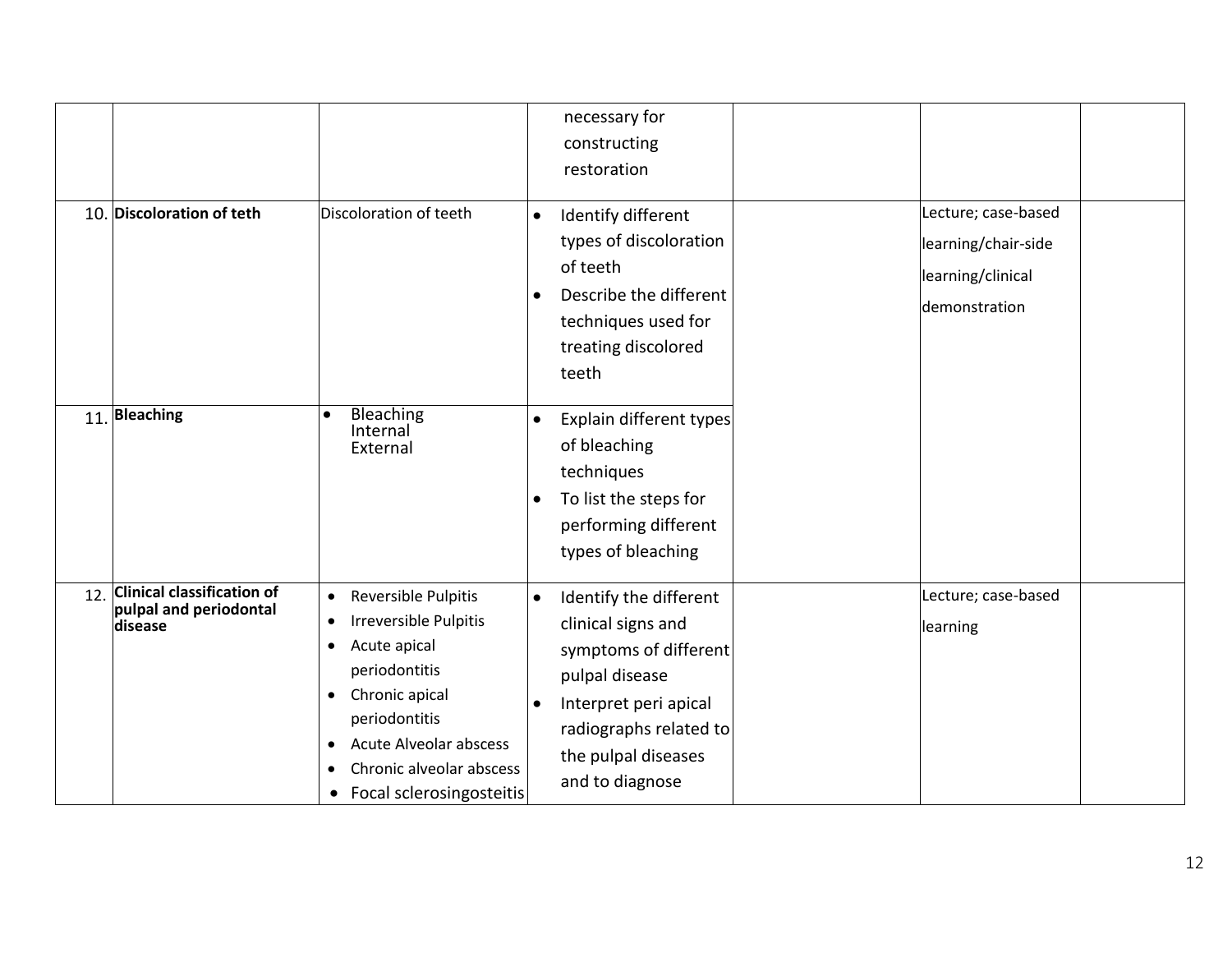| 13. Diagnosis & Treatment<br>planning                                           | Diagnosis & Treatment  .<br>planning<br>Diagnostic procedures<br>History and Clinical<br>examination<br>Radiographic analysis | Diagnose pulpal and<br>peri apical diseases by<br>combining the clinical<br>and radiographical<br>examination<br>To prepare treatment<br>plan in a sequential<br>manner and according<br>to the problem list | Lecture; case-based<br>learning |
|---------------------------------------------------------------------------------|-------------------------------------------------------------------------------------------------------------------------------|--------------------------------------------------------------------------------------------------------------------------------------------------------------------------------------------------------------|---------------------------------|
| 14. Non-odontogenic diseases<br>mimicking<br>pulpal and periodontal<br>diseases | -Non- odontogenic diseases<br>mimicking<br>pulpal and periodontal<br>diseases                                                 | list the different non<br>odontogenic diseases<br>mimicking pulpal and<br>peri apical diseases<br>list the differentiating<br>features that help in<br>diagnosisng the non<br>odontogenic diseases           | Lecture; case-based<br>learning |
|                                                                                 | -Endo-perio lesions                                                                                                           | Recall different types<br>and clinical features of<br>endoperiolesion<br>diagnose endoperio<br>lesions on the basis of<br>signs and symptoms<br>and radiographic<br>interpretation                           |                                 |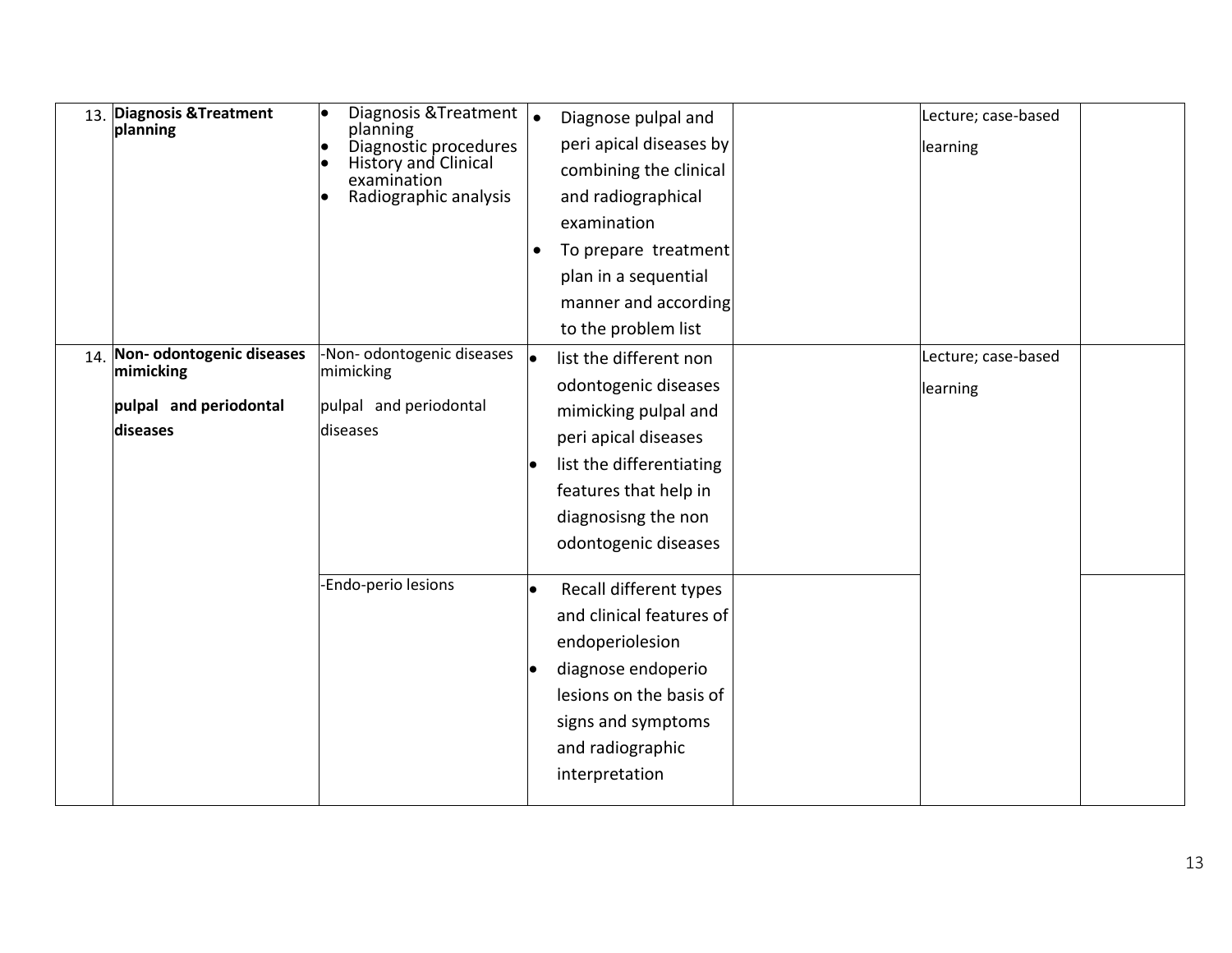|                  | -Resorption                | list different types and |                     |  |
|------------------|----------------------------|--------------------------|---------------------|--|
|                  | Internal                   | clinical features of     |                     |  |
|                  | External                   | resorption               |                     |  |
|                  |                            | Differentiate internal   |                     |  |
|                  |                            | and external             |                     |  |
|                  |                            | resorption on the basis  |                     |  |
|                  |                            | of clinical and          |                     |  |
|                  |                            | radiographic             |                     |  |
|                  |                            | evaluation               |                     |  |
|                  |                            | Prepare treatmen plan    |                     |  |
|                  |                            | and recognize the        |                     |  |
|                  |                            | prognostic value         |                     |  |
|                  |                            | according to the type    |                     |  |
|                  |                            | of resorption            |                     |  |
| 15. Therapeutics | Therapeutics               | List the physical and    | Lecture; case-based |  |
|                  |                            | chemical properties of   | learning            |  |
|                  | -Non- surgical endodontics | the materials used in    |                     |  |
|                  | -Non-Surgical Re-          | non                      |                     |  |
|                  | treatment                  | surgicalendodontics      |                     |  |
|                  |                            | List the different       |                     |  |
|                  | -Surgical endodontics      | guidelines and steps of  |                     |  |
|                  | -Dental Emergency          | preparing access cavity  |                     |  |
|                  |                            | Enlist the different     |                     |  |
|                  | -Geriatric endodontics     | guidelines and steps     |                     |  |
|                  |                            | involved in chemo        |                     |  |
|                  |                            | mechanical               |                     |  |
|                  |                            | instrumentation          |                     |  |
|                  |                            |                          |                     |  |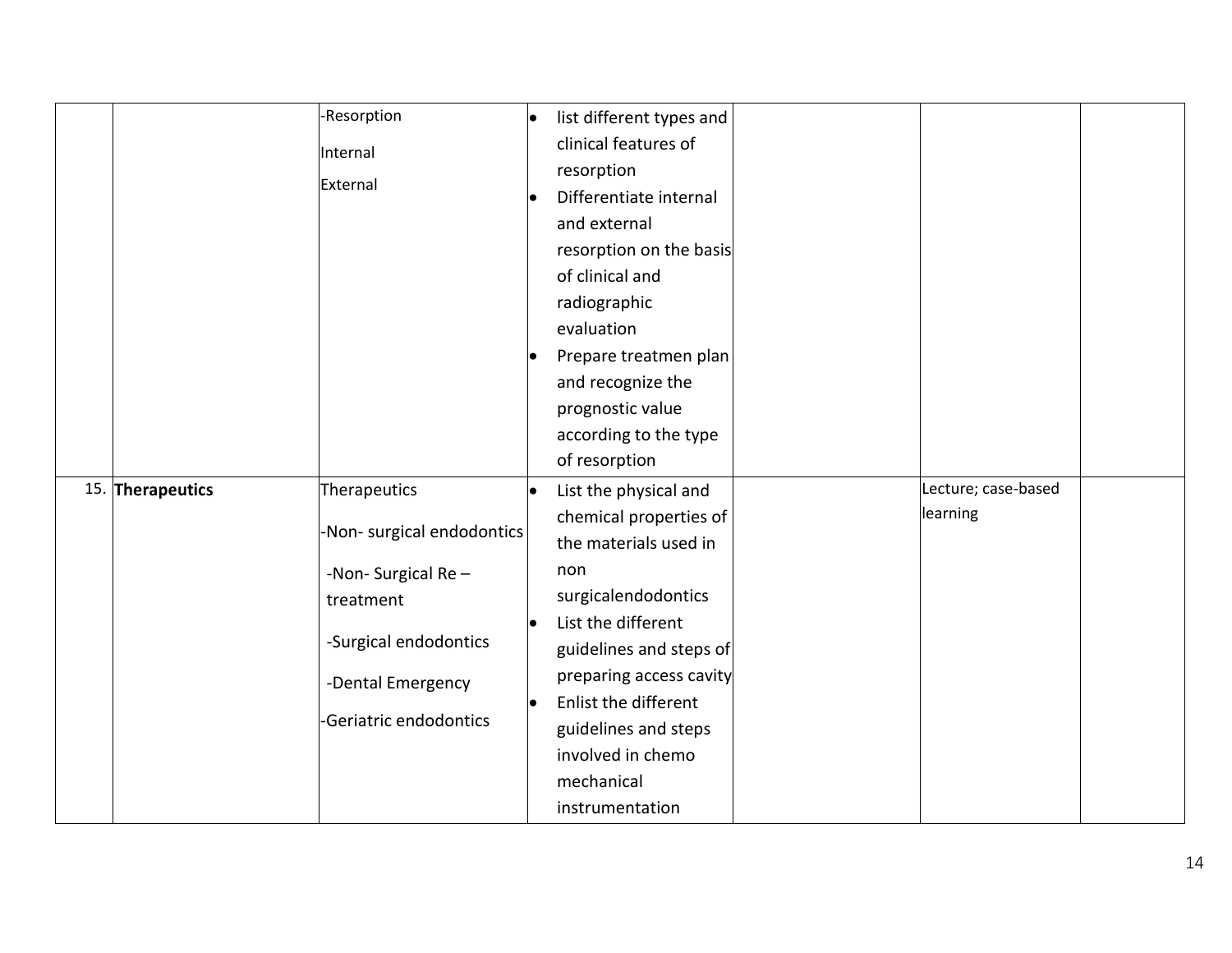|  | $\bullet$ | Describe the            |  |  |
|--|-----------|-------------------------|--|--|
|  |           | biomechanics of the     |  |  |
|  |           | different instruments   |  |  |
|  |           | used in non-surgical    |  |  |
|  |           | endodontics             |  |  |
|  | $\bullet$ | Llist the different     |  |  |
|  |           | surgical flaps          |  |  |
|  |           | performed for           |  |  |
|  |           | apicectomy              |  |  |
|  |           | Discuss the steps or    |  |  |
|  |           | guidelines for          |  |  |
|  |           | performing surgical     |  |  |
|  |           | apicectome and          |  |  |
|  |           | retrograde              |  |  |
|  |           | restorations            |  |  |
|  | $\bullet$ | Diagnose different      |  |  |
|  |           | dental traumatic        |  |  |
|  |           | injuries and to enlist  |  |  |
|  |           | different steps or      |  |  |
|  |           | guidelines for          |  |  |
|  |           | managing such injuries  |  |  |
|  | $\bullet$ | Identify variations in  |  |  |
|  |           | root morphology         |  |  |
|  |           | related to geriatric    |  |  |
|  |           | patients and to         |  |  |
|  |           | manage such             |  |  |
|  |           | variations according to |  |  |
|  |           | the recommended         |  |  |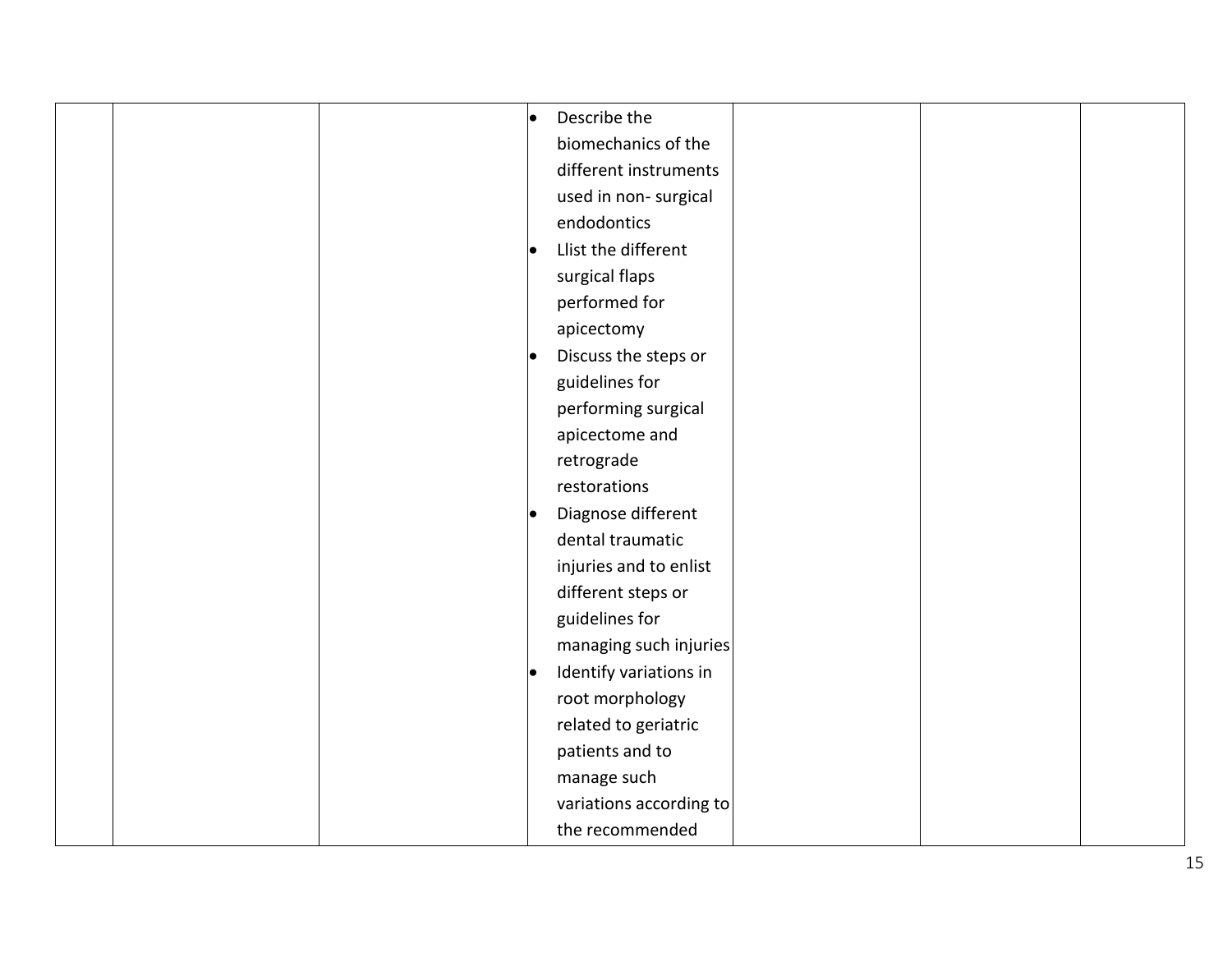|                               |                                                            | guidelines for access         |                     |  |
|-------------------------------|------------------------------------------------------------|-------------------------------|---------------------|--|
|                               |                                                            | cavities and                  |                     |  |
|                               |                                                            | instrumentations in           |                     |  |
|                               |                                                            | sclerosed or narrow           |                     |  |
|                               |                                                            | canals                        |                     |  |
|                               |                                                            |                               |                     |  |
| 16. Sterilization and asepsis | Sterilization and asepsis                                  | Enlist the recommended        | Lecture; case-based |  |
|                               |                                                            | guidelines for sterilization  | learning            |  |
|                               |                                                            | of dental operatories and     |                     |  |
|                               |                                                            | dental instruments            |                     |  |
|                               | -Crown fractures                                           |                               | Lecture; case-based |  |
| 17. Traumatic emergencies     |                                                            | Diagnose different            | learning            |  |
|                               | -Root fractures                                            | dental traumatic              |                     |  |
|                               |                                                            | injuries and to enlist        |                     |  |
|                               | -Displacement                                              | different steps or            |                     |  |
|                               | -Avulsion                                                  | guidelines for                |                     |  |
|                               |                                                            | managing such injuries        |                     |  |
| 18. Child management in       | Child management in Dental                                 | Describe different non        | Lecture; case-based |  |
| <b>Dental Practice</b>        | Practice                                                   | pharmacological behavior      | learning            |  |
|                               |                                                            | management modalities         |                     |  |
|                               |                                                            |                               |                     |  |
| 19. Clinical diagnosis of     | Clinical diagnosis of Padiatric Differentiate the clinical |                               | Lecture; case-based |  |
| Padiatric dental diseases     | dental diseases                                            | features of pulpal and peri   | learning            |  |
|                               | Early childhood disease                                    | radicular diseases of primary |                     |  |
|                               |                                                            | teeth                         |                     |  |
|                               | -Rampant Caries                                            |                               |                     |  |
|                               | -Fluorosis                                                 |                               |                     |  |
|                               |                                                            |                               |                     |  |
|                               |                                                            |                               |                     |  |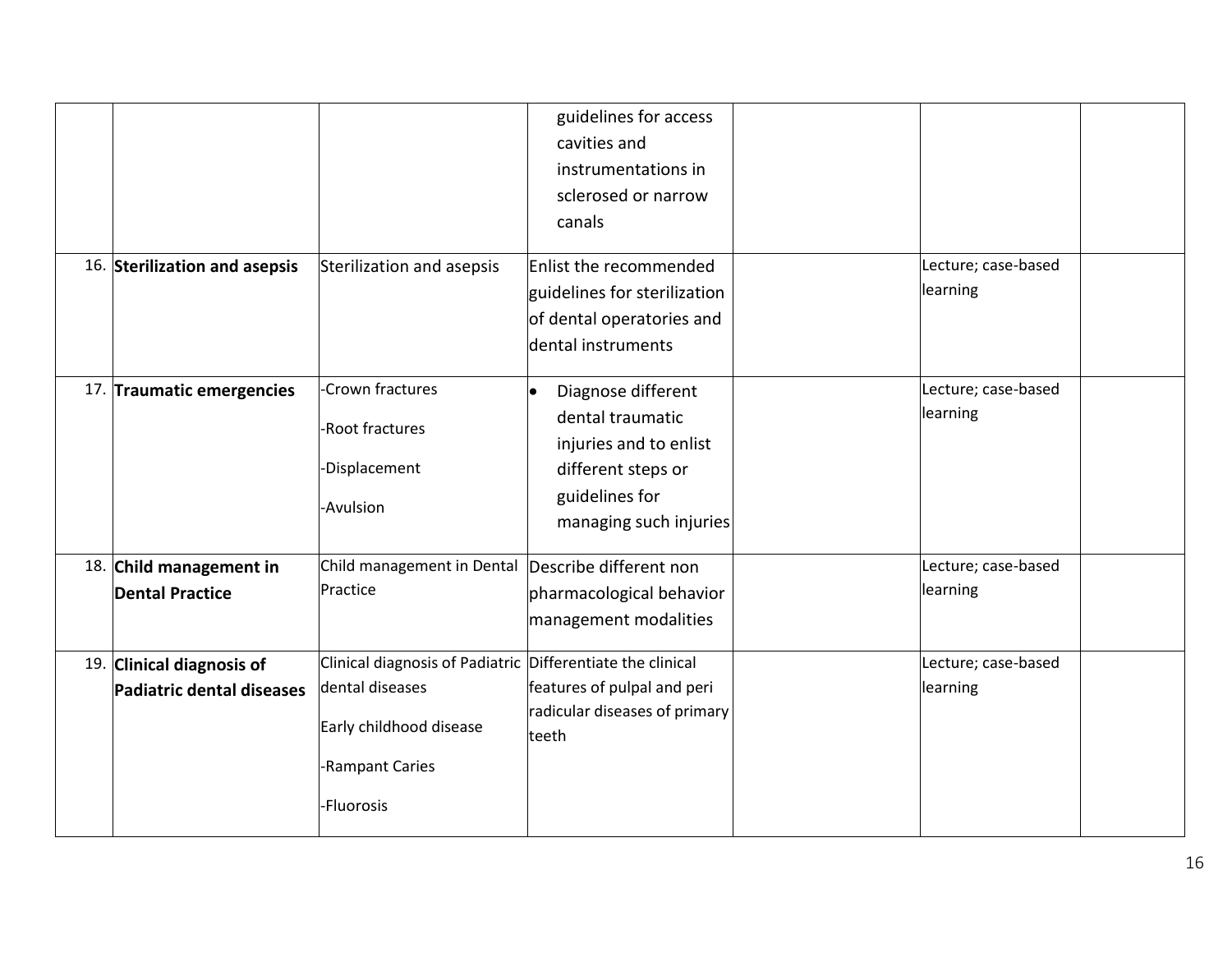|                                             | -Congenital dental anamolies                                                                                                                                                                                                                                                                        |                                                                                                                                                                                     |                                                       |                                                    |  |
|---------------------------------------------|-----------------------------------------------------------------------------------------------------------------------------------------------------------------------------------------------------------------------------------------------------------------------------------------------------|-------------------------------------------------------------------------------------------------------------------------------------------------------------------------------------|-------------------------------------------------------|----------------------------------------------------|--|
| 20. Prevention of Dental<br><b>Diseases</b> | <b>Prevention of Dental</b><br><b>Diseases</b><br>Prenatal counseling<br>Oral Prophylaxis<br>-Fluoride Administration<br>-Dietary Management<br>-Diet councelling<br>-Home care<br>-Acid etch technique in caries<br>prevention<br>-Pit and fissure sealants and<br>preventive<br>resinrestorations | List the preventive protocols<br>and different preventive<br>modalities                                                                                                             |                                                       | Lecture; case-based<br>learning                    |  |
| 21. Treatment modalities                    | <b>Treatment modalities</b><br>-Restorative dentistry for<br>primary<br>dentition<br>Composite<br>Compomers<br>Glass ionomer<br>Amalgam                                                                                                                                                             | list indications, contra<br>$\bullet$<br>indications and<br>different steps<br>involved in vital pulp<br>therapies, pulpecotmy<br>Recall the physical and<br>chemical properties of | $\bullet$<br>of restorations<br>on deciduous<br>teeth | Practice all types Lecture; case-based<br>learning |  |